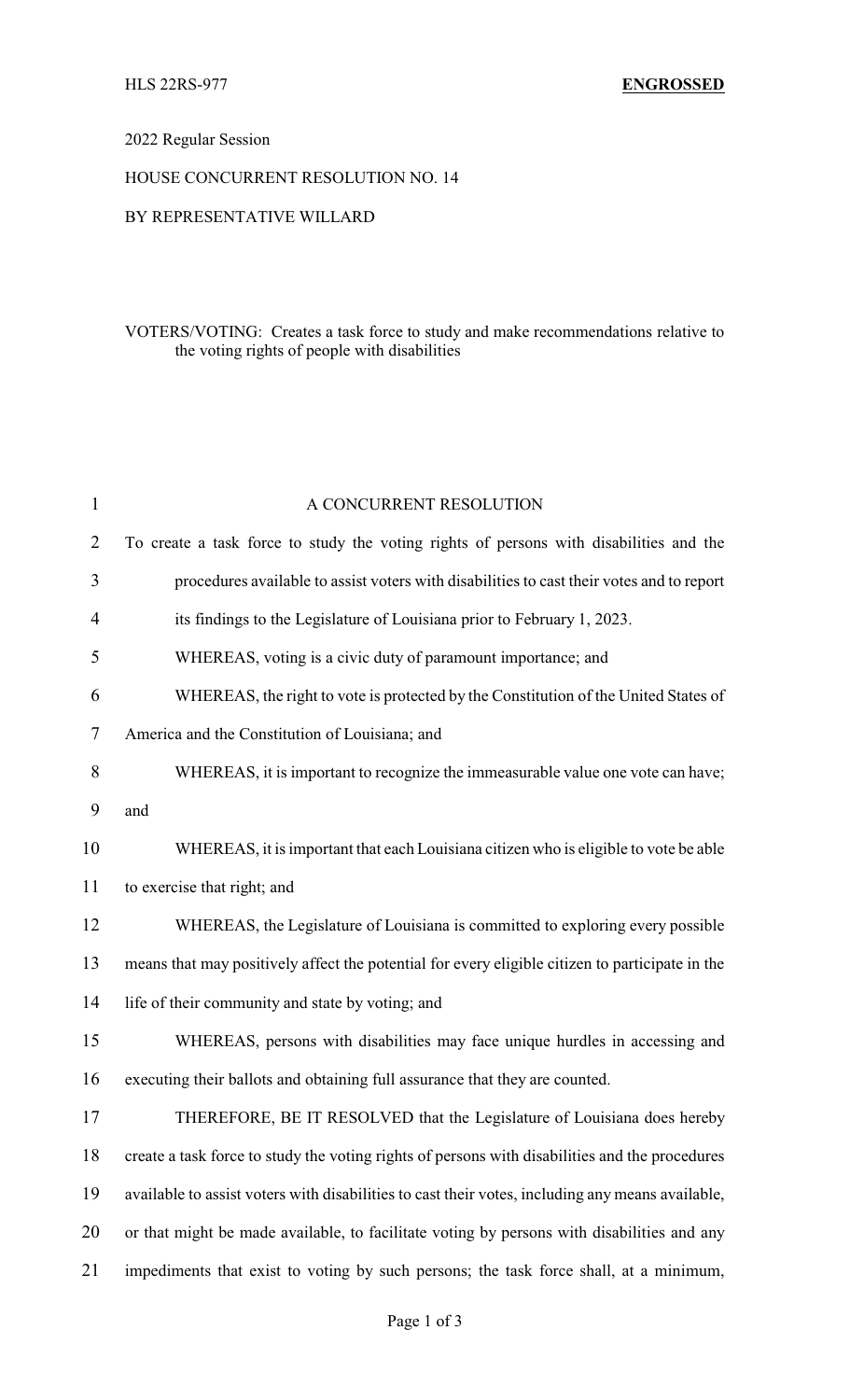| $\mathbf{1}$   | investigate tactics to streamline the processes for voters with disabilities to receive assistance |
|----------------|----------------------------------------------------------------------------------------------------|
| $\overline{2}$ | when voting.                                                                                       |
| 3              | BE IT FURTHER RESOLVED that the task force shall be composed of the                                |
| 4              | following members:                                                                                 |
| 5              | (1) The secretary of state, or his designee, who shall chair the task force.                       |
| 6              | (2) The director of the office of disability affairs shall appoint three people with               |
| 7              | disabilities.                                                                                      |
| 8              | (3) The commissioner of elections.                                                                 |
| 9              | (4) The Clerks of Court Association shall appoint one member.                                      |
| 10             | (5) The Registrars of Voters Association shall appoint one member.                                 |
| 11             | (6) The secretary of the Louisiana Department of Health, or his designee.                          |
| 12             | (7) The executive director of Disability Rights Louisiana shall appoint a person with              |
| 13             | a disability.                                                                                      |
| 14             | (8) The chief executive officer of the Split Second Foundation shall appoint a person              |
| 15             | with a disability.                                                                                 |
| 16             | (9) The executive director of the Louisiana Developmental Disabilities Council shall               |
| 17             | appoint a person with a disability.                                                                |
| 18             | (10) The executive director of The Arc Louisiana shall appoint a person with a                     |
| 19             | disability.                                                                                        |
| 20             | The executive director of Power Coalition for Equity and Justice, or his<br>(11)                   |
| 21             | designee.                                                                                          |
| 22             | BE IT FURTHER RESOLVED that the first meeting of the task force shall be called                    |
| 23             | by the chair, and at its first meeting the task force shall select other officers as it deems      |
| 24             | appropriate.                                                                                       |
| 25             | BE IT FURTHER RESOLVED that the task force shall meet at such times and                            |
| 26             | places as determined by its chair.                                                                 |
| 27             | BE IT FURTHER RESOLVED that the members of the task force shall serve                              |
| 28             | without compensation, except per diem or expenses reimbursement to which they may be               |
| 29             | individually entitled to as members or employees of their constituent organizations.               |